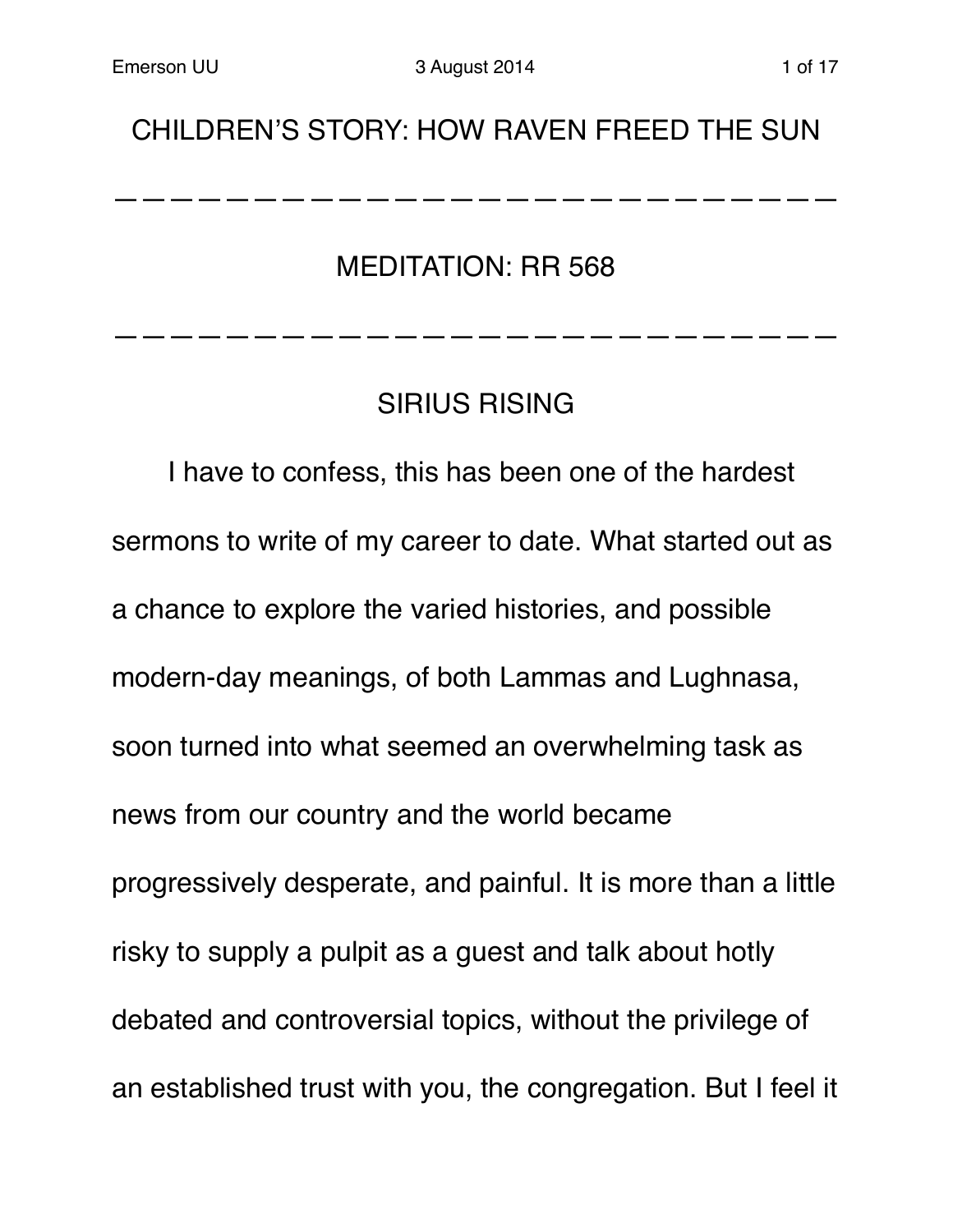would be even more of a breach of my training, and a violation of my heart, to stand here before you and not make connections between the theme of our day and the agonizing stories from our own borders and others. After all, what good is religion, any religion, if it is not relevant to the experienced days of our lives? So I would ask for your grace, and your understanding that I do not consider myself an authority of any kind, but merely one voice amongst many—one of my very favourite aspects of being Unitarian Universalist.

Another personal favourite is how deeply embedded in our traditions and expressions is how we hold seemingly opposite things in tension together to not only break down binaries, but also create a new space in which those opposites offer up a new way of thinking or doing.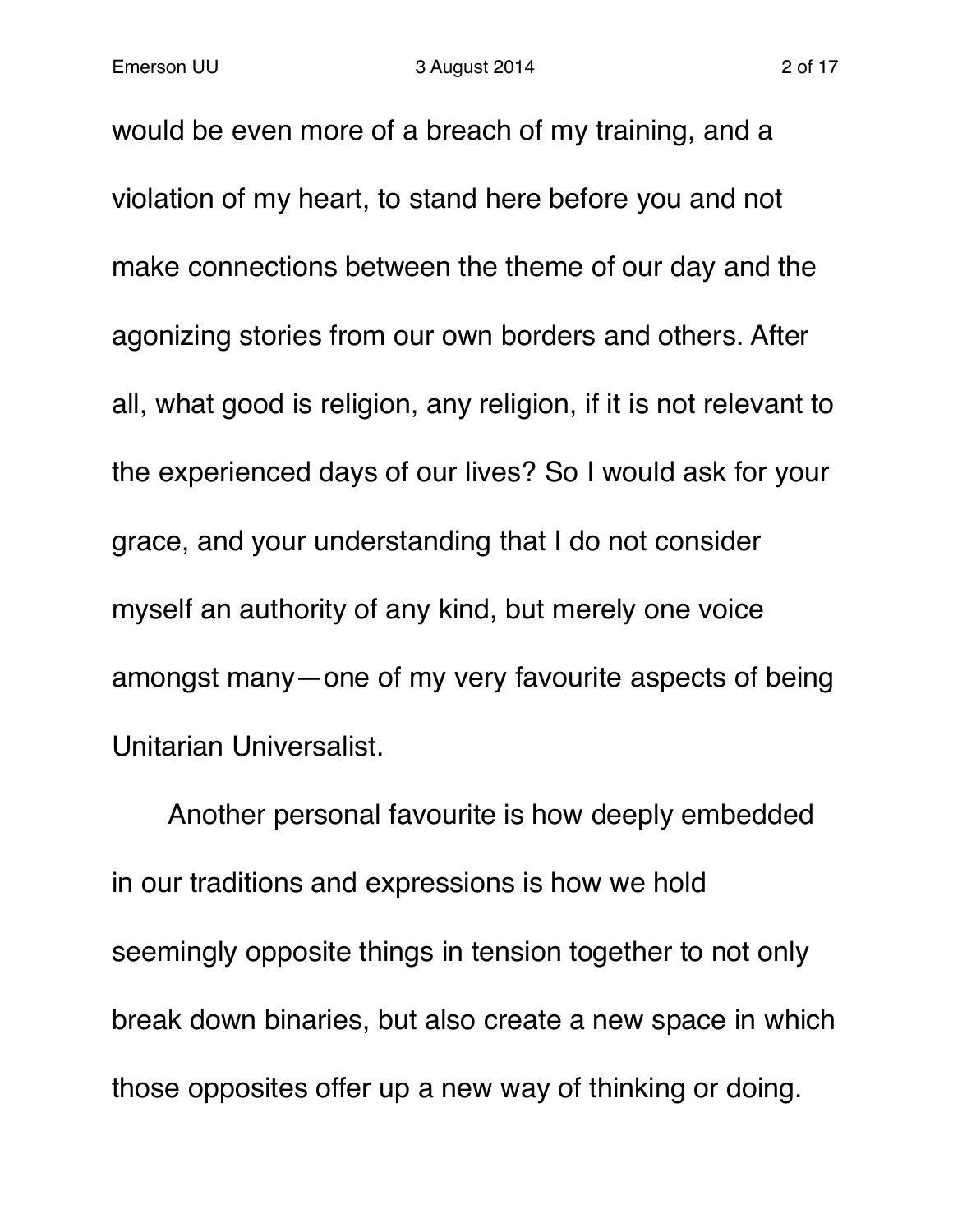As I struggled with this sermon, I went back to read the description I had given months ago, and realized that I'd already found my way through the difficulty; I'd just managed to do it before it was difficult. If only all things in our lives happened that way. Among all the numerous and varied histories of this time of year, from all different cultures and places in the world — Corn Maidens, Harvest Kings, Lugh of the Silver Hand, and on and on — I found the juxtaposition between the ancient Greco-Romans' perception of the rising of the Dog Star, Sirius, with how the ancient Egyptians perceived the same astronomical event, to be the most fascinating.

As a pagan-oriented person, Lammas and Lughnasa have always been hard for me from a spiritual and religious perspective. I have a deep dislike of summer, and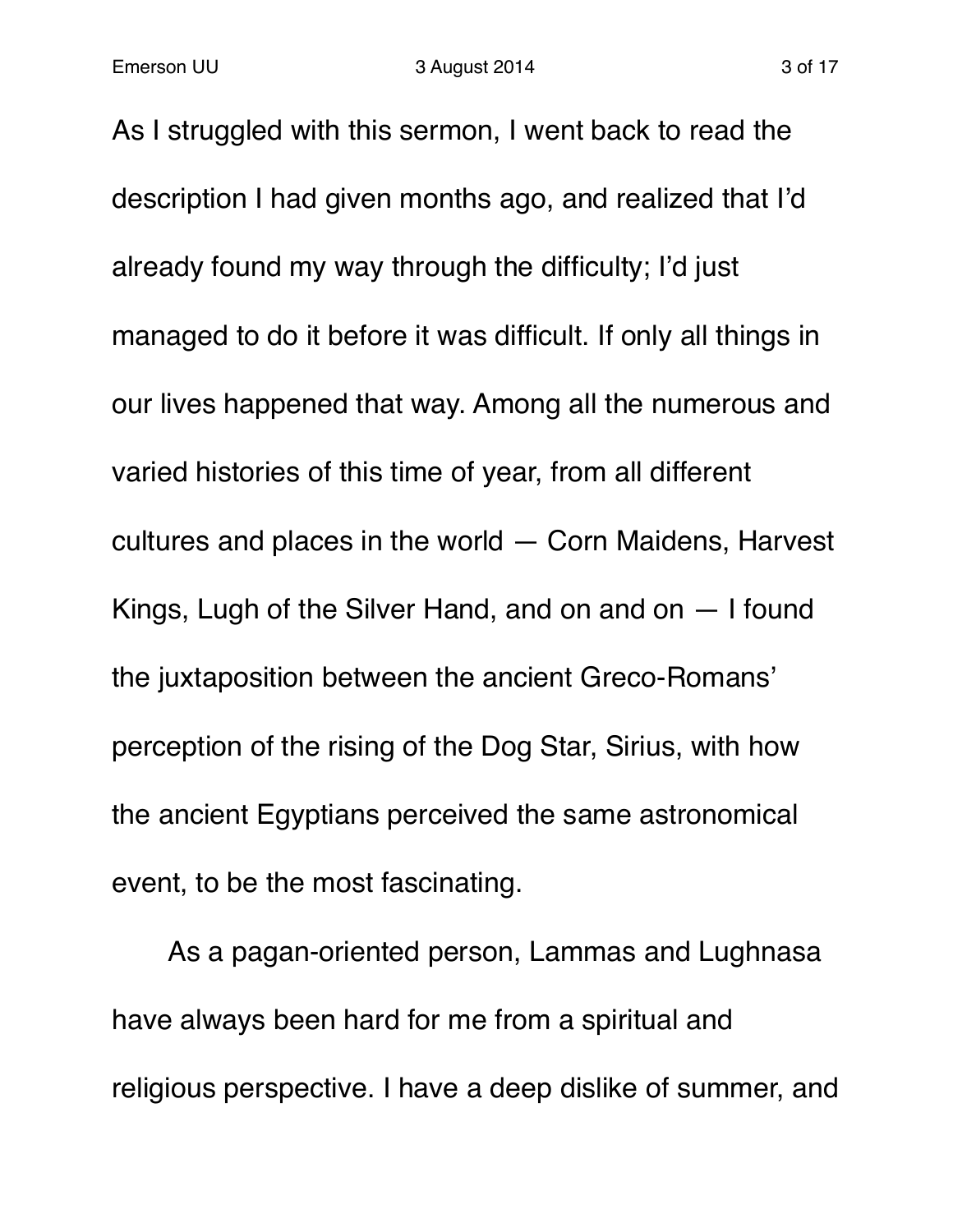must take vitamin D supplements to make up for all the time I spend indoors and in the shade to avoid the hot, beating sun. Living in Southern California for the last eighteen years has not helped. A superficial study of modern paganism treats this holiday as the first of three harvest festivals, and I simply never have the energy at the height of the summer heat to sing and dance about bread and berries, either physical and metaphorical, especially when there's two more harvest festivals to follow when I can make up for it. Not the greatest example to set for a religious life, I know, but we all have our limits. So when I was asked to come here in late July or early August, I jumped at the chance to repair this ongoing omission in my life.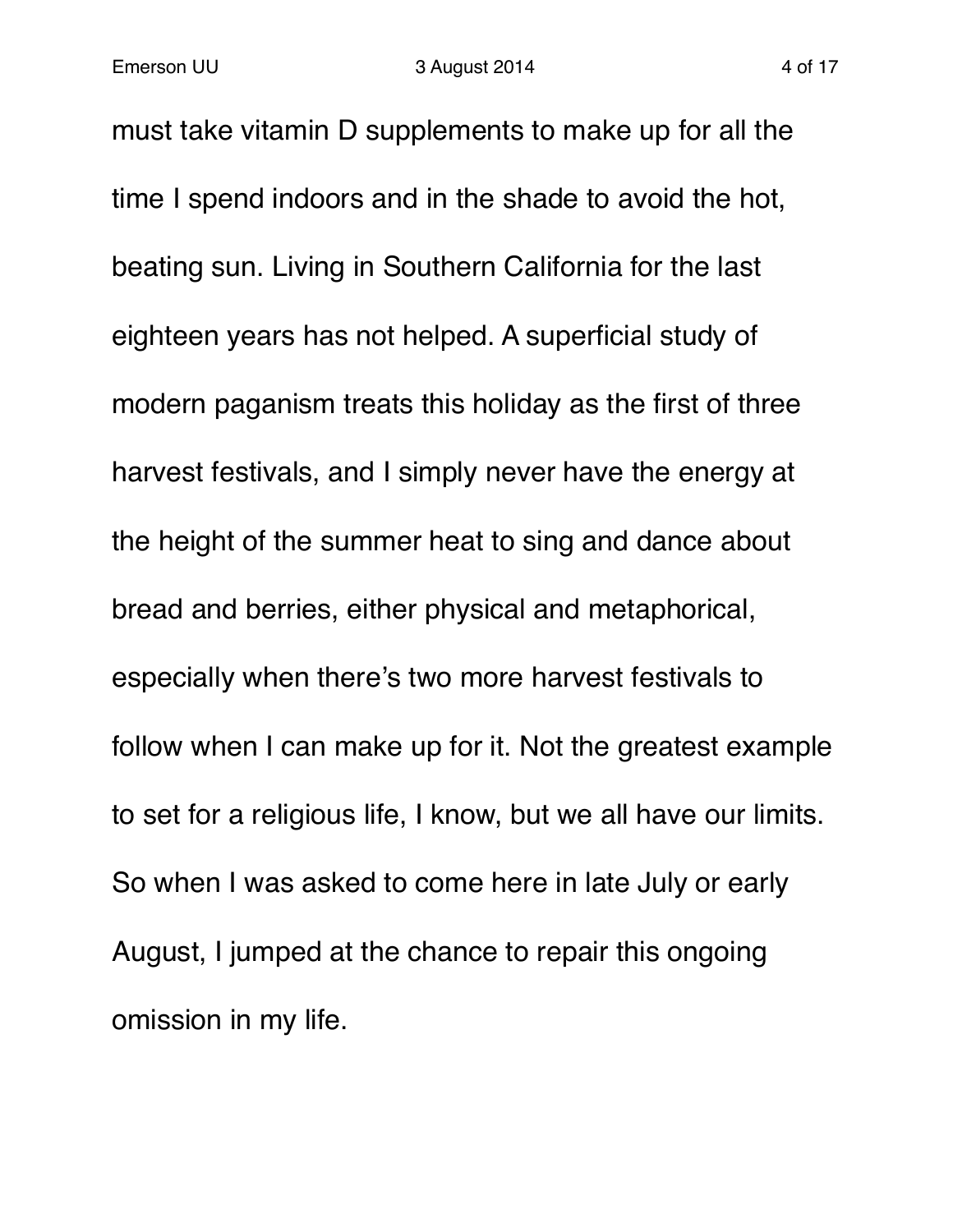In my research, I found, of course, more than I ever thought was possible about sacrifices of Harvest Gods, Corn Maiden and Mother legends speaking to the worst of historical patriarchy, and a veneration of Warrior Magic. It was all parties and celebrations, and as our summer progressed, not at all what I felt needed to be spoken.

But in the midst of all of this, I read about the ancient Egyptians, and how the rising of Sirius heralded the flooding of the Nile river. The rising of the waters would deposit rich soil on their land that would stay when the waters receded, and allowed them to grow crops and sustain a civilization that did not just survive, but flourished into a dominant power in the region and beyond. For them, Sirius rising was not about the harvest itself, but the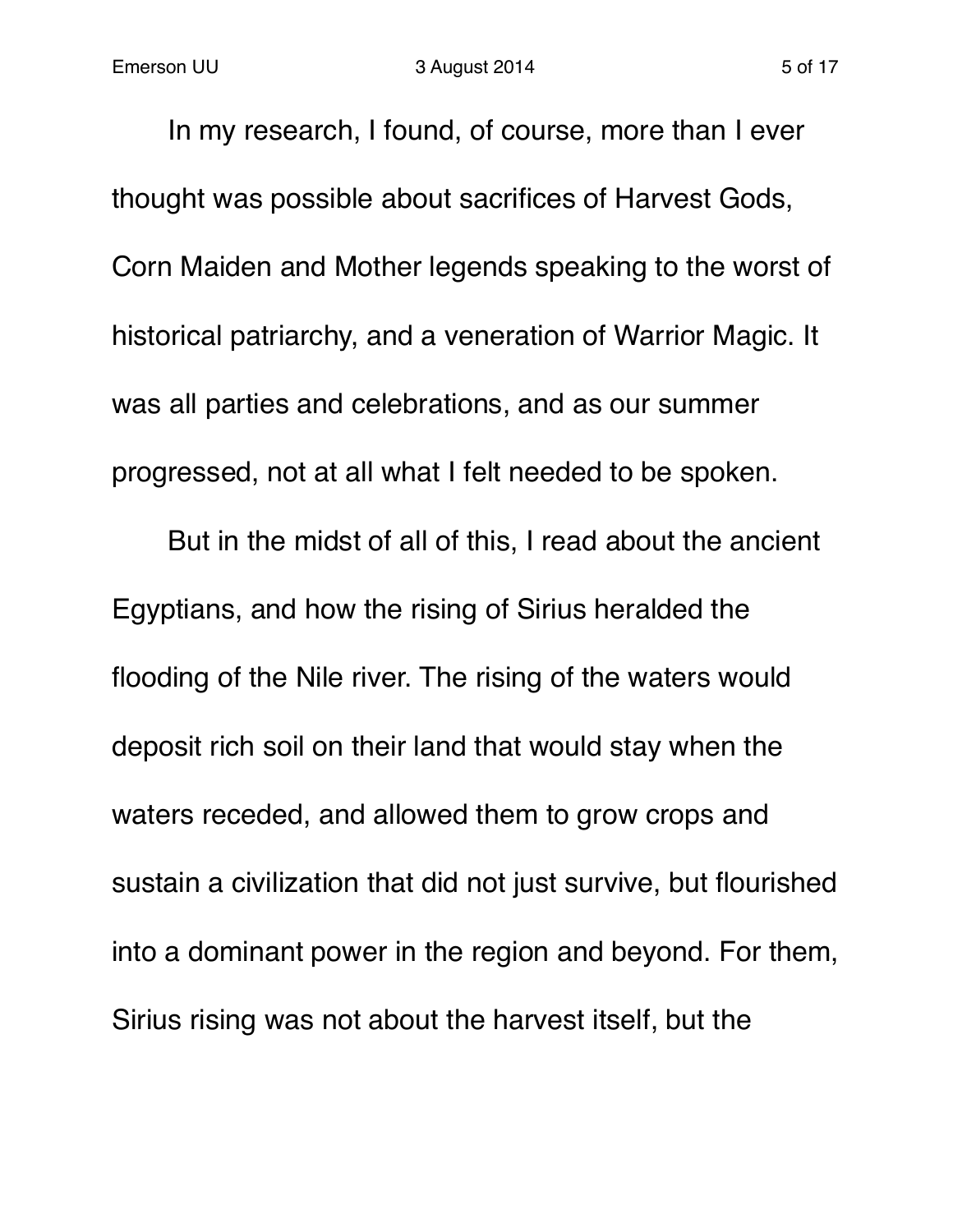*promise* of the harvest to come. It was not about results, but about hope.

This is in direct contrast with how the Greco-Roman culture perceived the rising of Sirius, which preceded a period of time far more aligned with my own perception of late summer: a searing heat that destroys rather than nourishes. This is the source of the phrase "the dog days of summer," and numerous ancient writers spoke of its ill effects. Pliny wrote that Sirius "sheds a killing light," while Aristotle claimed it caused liquids to move of their own volition, leading to rough seas, bubbling wine, and stirring marshes. Hesiod believed it to be the cause of drought, sterilizing seeds in the earth. The most vivid description, however, comes from the astronomer Manilius: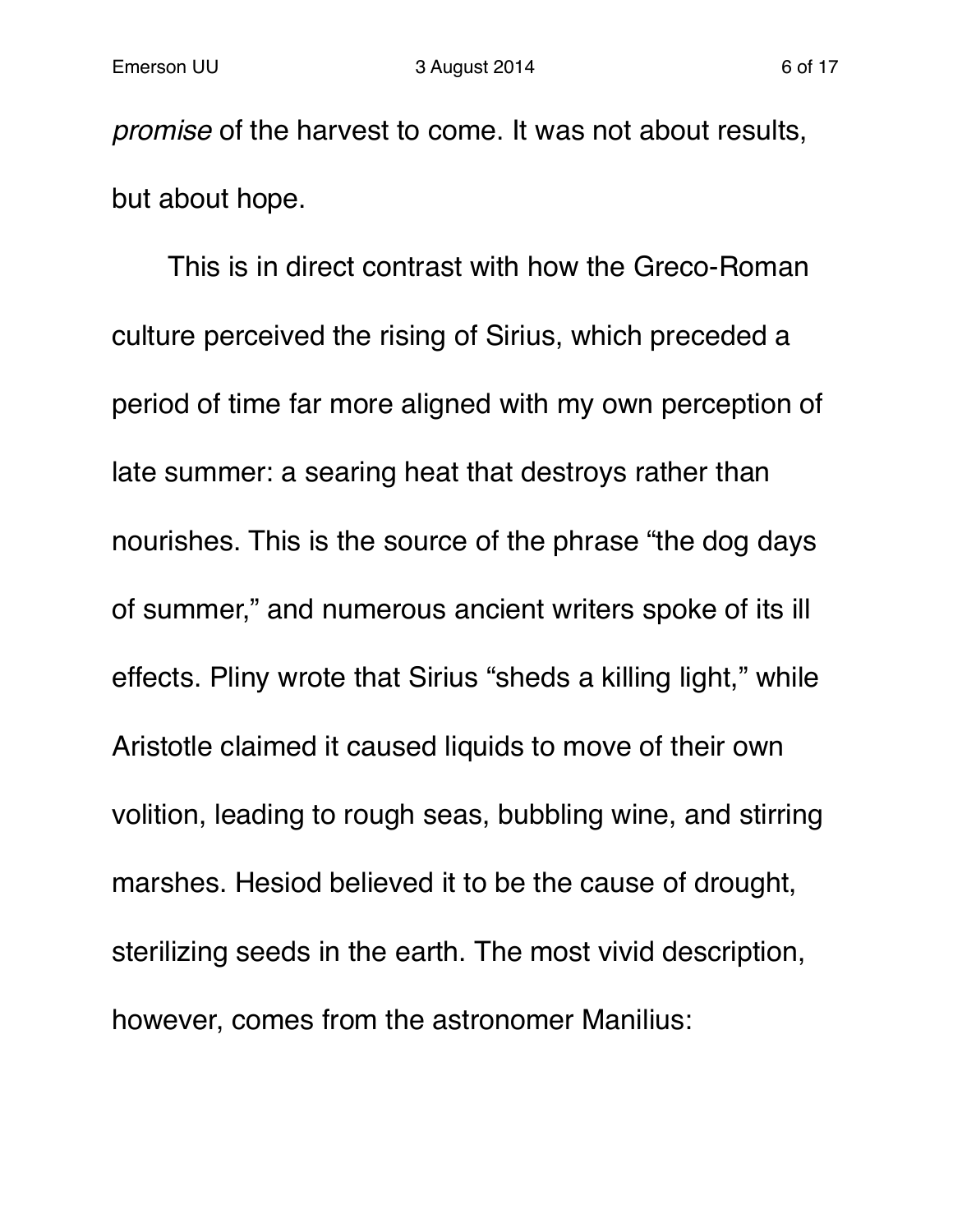*It barks forth flame, raves with its fire, and doubles the burning heat of the sun. When it puts its torch to the earth and discharges its rays, the earth foresees its conflagration and tastes its ultimate fate. Neptune lies motionless in the midst of his waters and the green blood is drained from leaves and grass… beset by temperatures too great to bear, nature is afflicted with a sickness of its own making, alive but on a funeral pyre: such is the heat diffused among constellations, and everything is brought to a halt by a single star.*

The nature of which he speaks is not exclusive of human beings, as he writes that this period of time brings out the worst in us as well: "anger, hatred, fear, impetuosity, frayed tempers, and arguments." As I have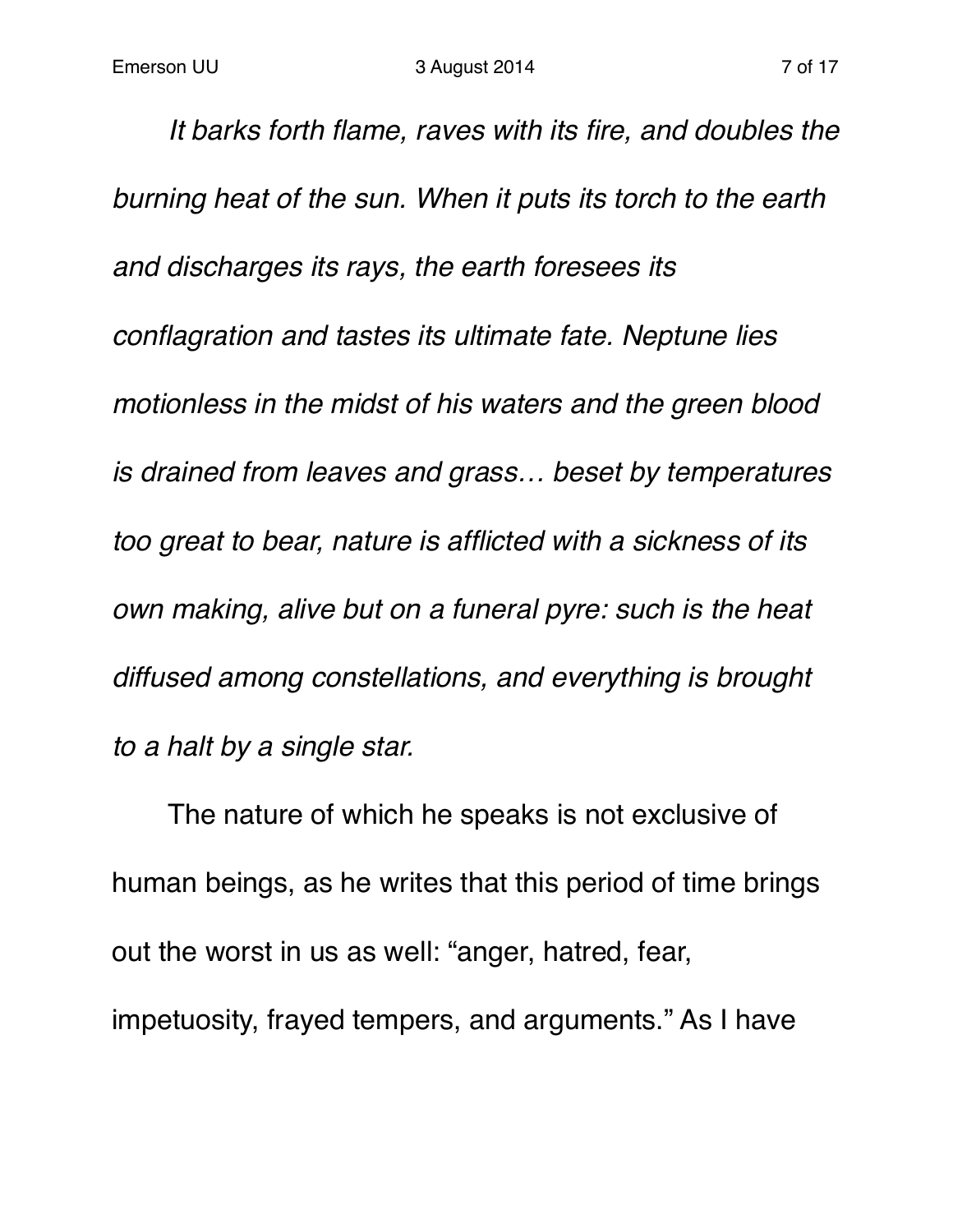watched and read the news this summer, even just this week, I cannot bring myself to disagree.

A revolution against corruption in Ukraine is met with a retaliatory invasion instead of freedom for her people. In the ensuing conflict, not only are lives lost within the battles, but a plane of bystanders is shot down, by mistake, by someone frayed and on edge. Losing one person is bad enough, but there were entire families on that flight. More than one parent lost *all* of their children, and their own mother or father. The AIDS community lost some of its greatest minds and leaders, which will lead to even more sickness, pain, and death. The news cycles tell us that the rest of the world is appalled at this ongoing conflict, world leaders are bringing sanctions to pressure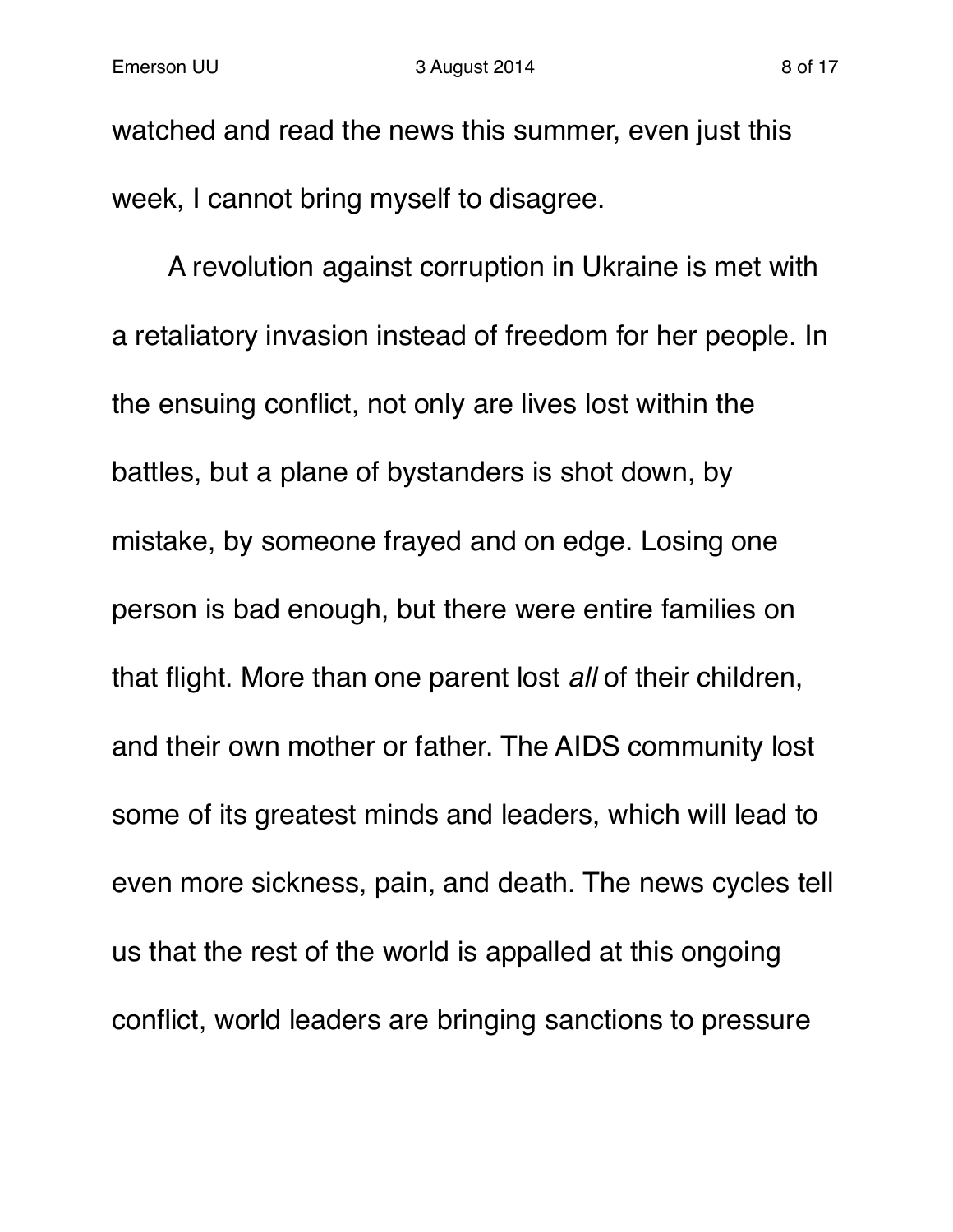Russia… but what do *we* do? How does one person, not a president or prime minister, make this better?

Then there is Israel, the political nation that arose out of thousands of years of Jewish struggles to survive slavery, famine, and genocide. Like some of the humans who grow up in an environment of persistent, unending abuse, the political leaders of Israel have now become the abuser, using their power to attack a people who literally have nowhere to go—the borders are closed. There is no escape. While much of the American and European communities are standing by Israel, South American countries are one by one severing ties and declaring Israel to be a terrorist state for their actions. But the political nation of Israel does not speak for all Jewish people, and there are those who have taken their people's tragic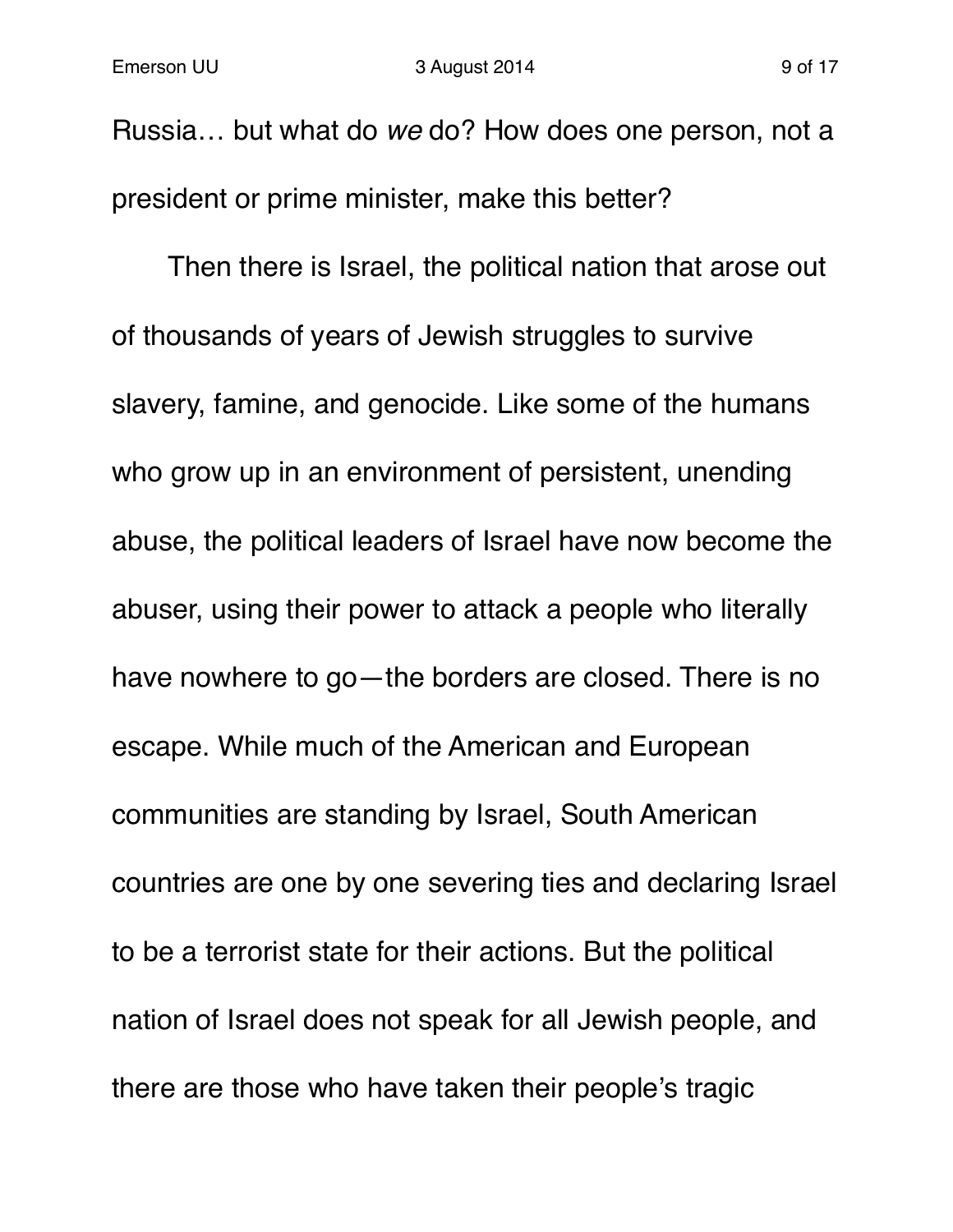history and see it as a reason to reject Israel's actions, to break the cycle of abuse. They want to find a solution that involves stopping the Hamas rockets *and* the Israeli invasion and settlements. They are for peace, as they remember, through the Tanakh and the stories of Jewish holidays, what it is like to be hunted, slaughtered, and starved. How can we reach out and support them?

Then there is the Dog Days right here in the U.S. People, children, dispossessed by horrific violence and untenable situations, risk their very lives to find a safe space and are met in our communities with racism, slander, and abuse. Our capitalist culture, unrestrained by our political leaders, has run rampant and turned our democracy into an oligarchy that survives on extreme binaries without nuance or thought. You're either with us,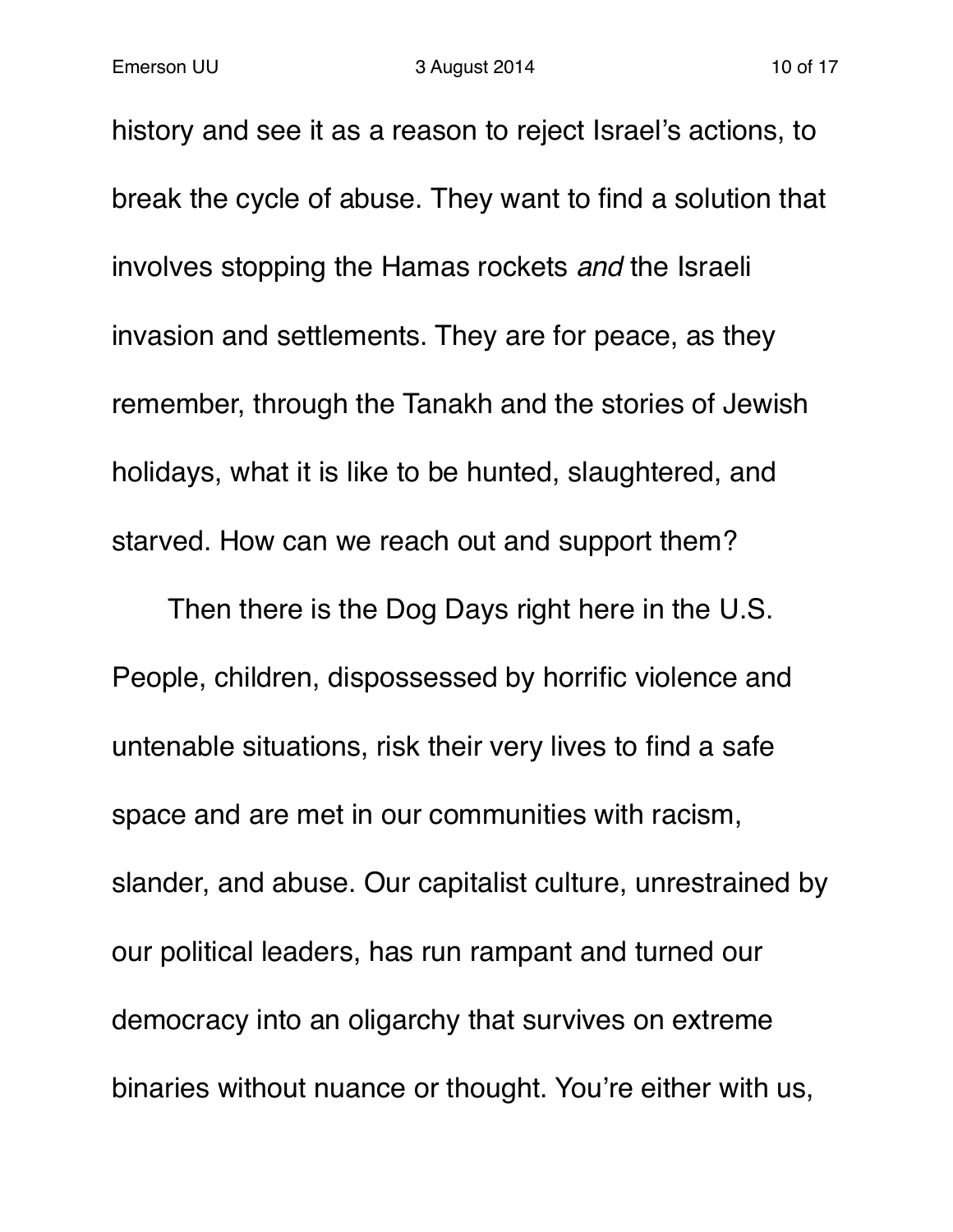or against us. The neo-con narrative of Jesus, whose blue eyes, blond hair, white skin, love of money, and adoration of guns is the modern Anti-Christ among us, betraying the memory of the brown-skinned socialist who defied the rich, power-hungry authorities who shunned the poor, the sick, and the hungry. I don't believe Jesus was a supernatural incarnation of anything, but I do believe in his life and his message. How can we live out our UU Christian heritage in meaningful ways?

Then, there is the earth itself. Climate change is here, and we are fighting it on two fronts: the actual devastating effects that wreak havoc and destruction on our communities, and the misinformation and denial campaign wrought by those whose extravagant lifestyles are threatened by the movement to stop the rape—a word I do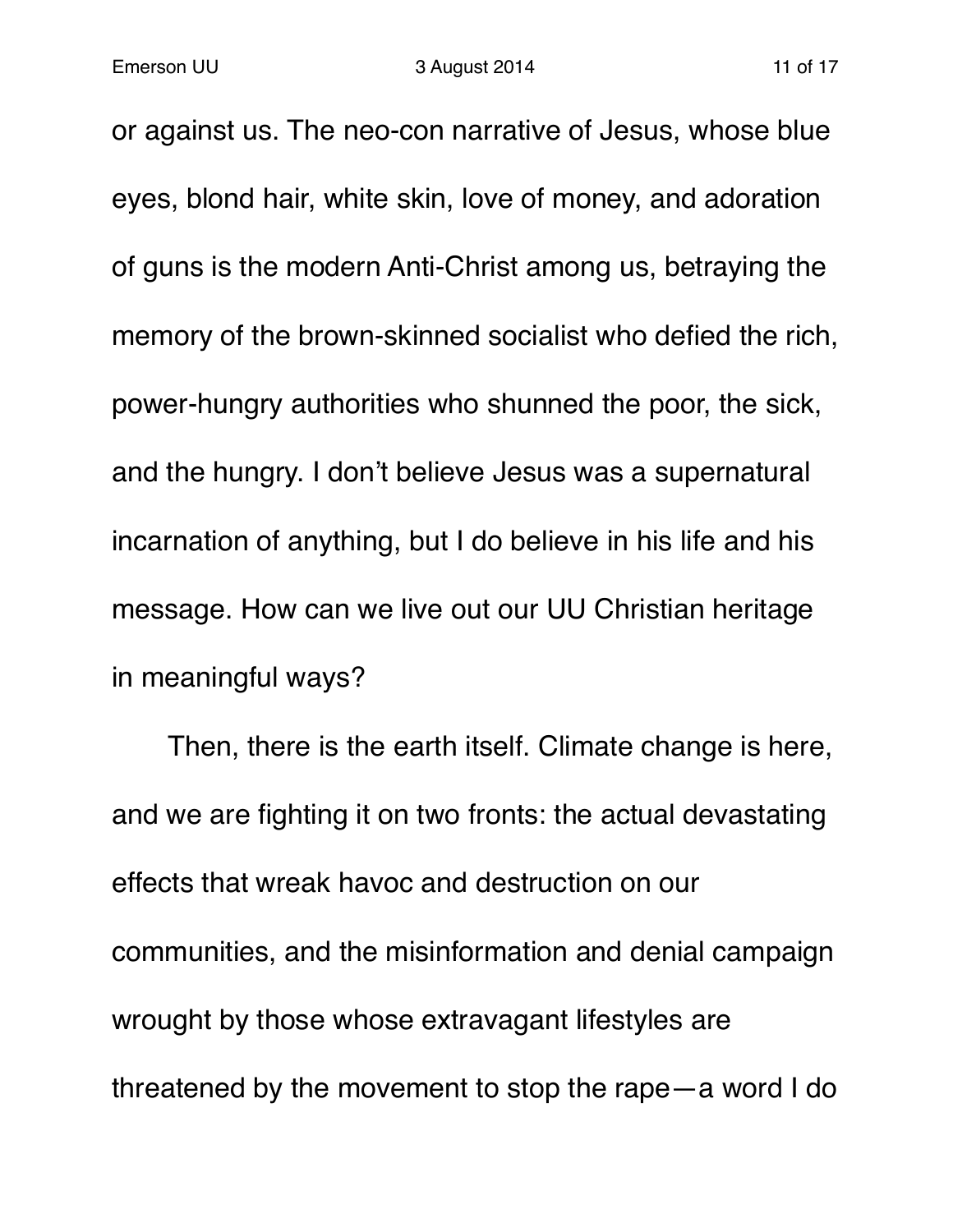not use lightly—and pollution of our planet. People who carefully construct their image to be one of authority, expertise, and trustworthiness try to convince us that everything is fine while superstorms rage on our coasts and melting permafrost is exploding giant sinkholes in Siberia. If the positive loop of climate change has begun, how can we possibly stop it?

I don't know about you, but I am overwhelmed. I have a place to live, where my life is not threatened every day by cartel violence or bombs and machine guns. I have electricity, clean water, and healthy food. I don't have people screaming obscenities at me, or threatening physical harm, because of the circumstance of my birth of the color of my skin. I am so indulgent as to go to a small water park on a weekly basis with my family, and wonder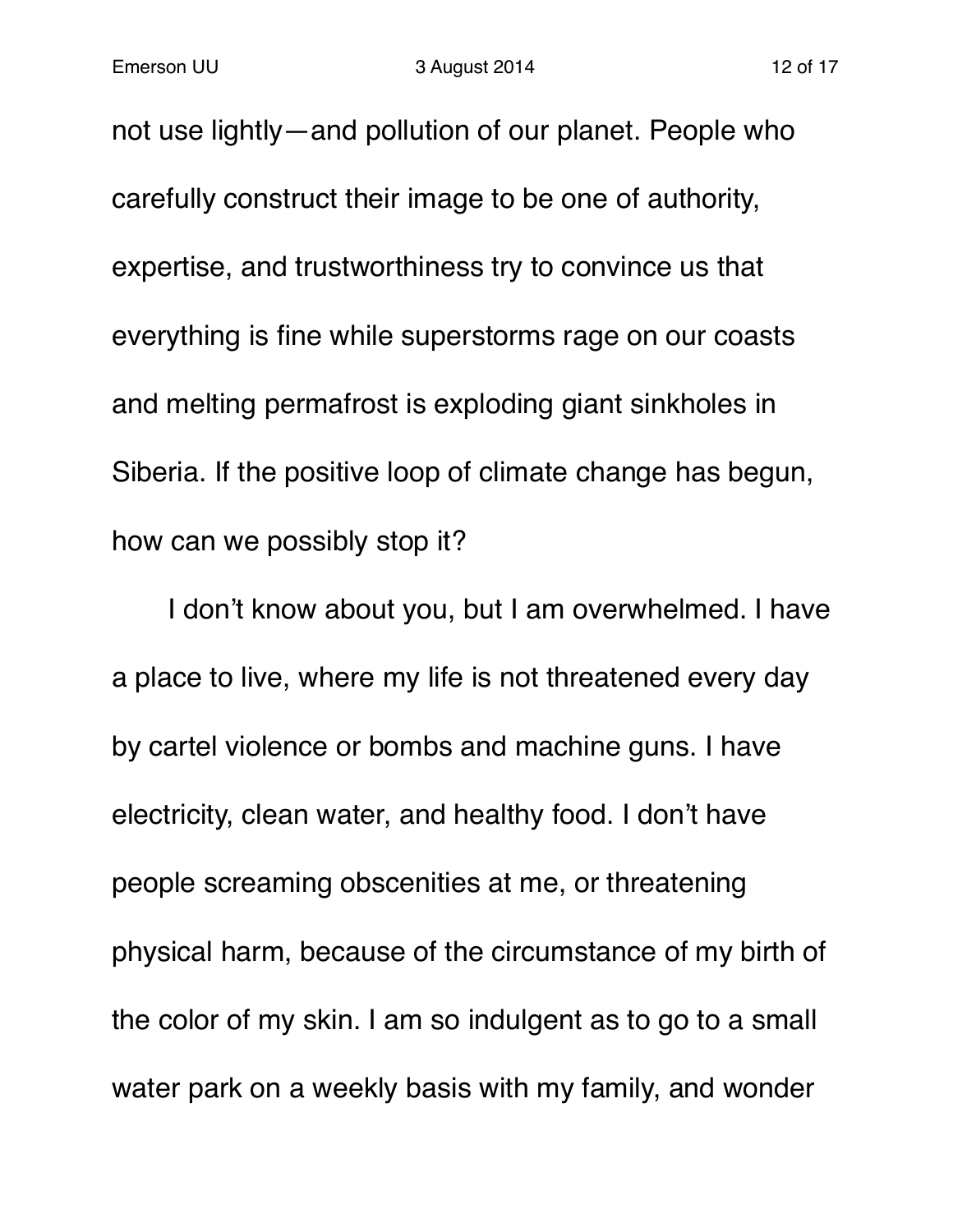as I lie in the cold water that gives me respite from the oppressive heat how much longer such places will be, or should be, allowed. And I realize that moments like this are why I am, religiously, a Unitarian Universalist.

We don't have a particular sacred scripture, or a creedal test, or many other things that lots of religions rely on to exist. What do have, however, are seven principles that are not beliefs, but things that we covenant, together, to make manifest in the world. Where they already exist, we support them. Where they do not yet exist, we strive to make them so. We combine reason and faith to make visions into realities, and we try to do it as inclusively as possible. And this is where I finally found my way back to the modern Wiccan rituals and traditions, and the aspect of Lughnasa that celebrates Warrior Magic. To quote Anna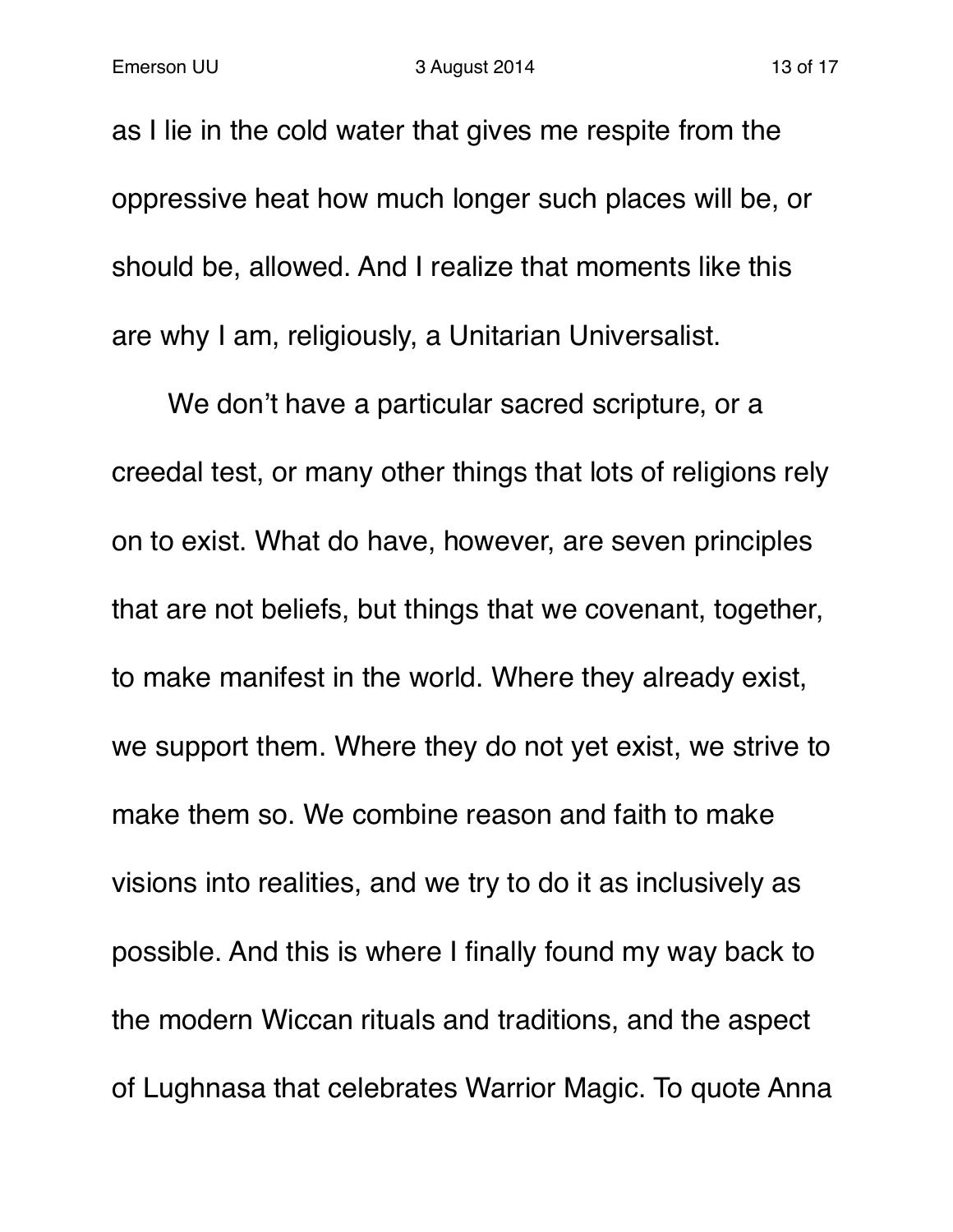Franklin and Paul Mason in their book *Lammas*, "The warrior here is a psychic warrior; their weapons are body, mind, and spirit. These must be trained to work in harmony. The warrior will face their own fears; they develop their spiritual courage and hone their will."<sup>1</sup> I have encountered the term "social justice warrior" a lot lately, used as a pejorative. I want to own it, proudly. As a denomination, we UUs are coming into our own identity, instead of the incoherent mishmash made famous by Garrison Keillor. We are not, as many think, the place where you can believe anything, but rather the place where your own personal beliefs, whatever they are, must tempered by the understanding that we are part of a congregational, a local, a regional, a national, and a global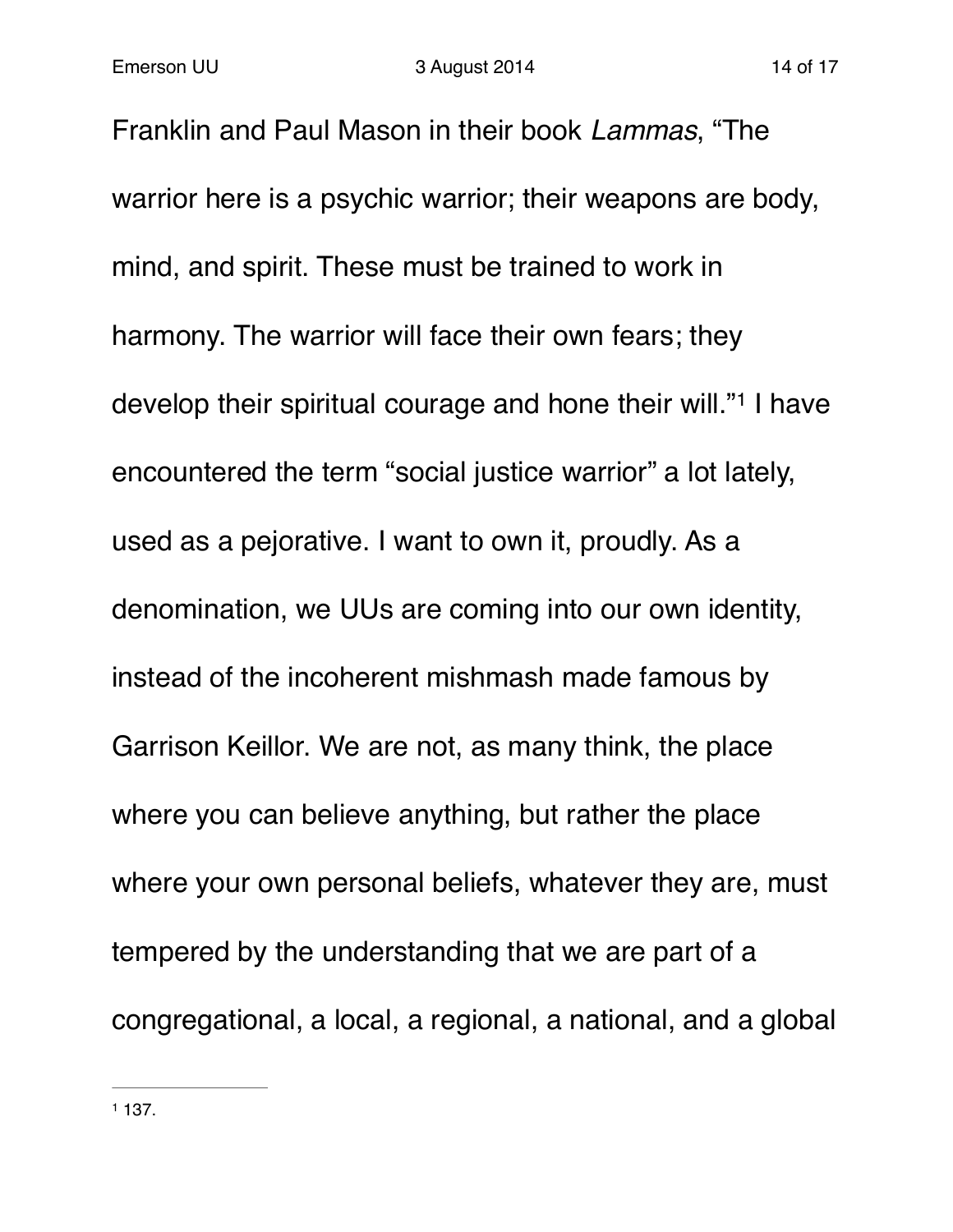community, *all at the same time*, and that we are working towards something that brings compassion, healing, and nourishment to the multiverse. Let our warriors' weapons be our bodies and voices in witness to the pain and suffering in all places, including that of our planet's ecosystems.

It is fitting, I think, that as I put the finishing touches on this sermon last night, in the midst of a terrible drought that threatens our state and the livelihoods of so many, it began to rain. Each single drop is barely enough to moisten the dust of my backyard, and yet, if enough single drops fall at once, there is respite and relief. In these Dog Days, let us take the festivals of Lammas and Lughnasa with us, and be drops of cooling, healing, nourishing rain to quench the thirst of the world around us. Let our daily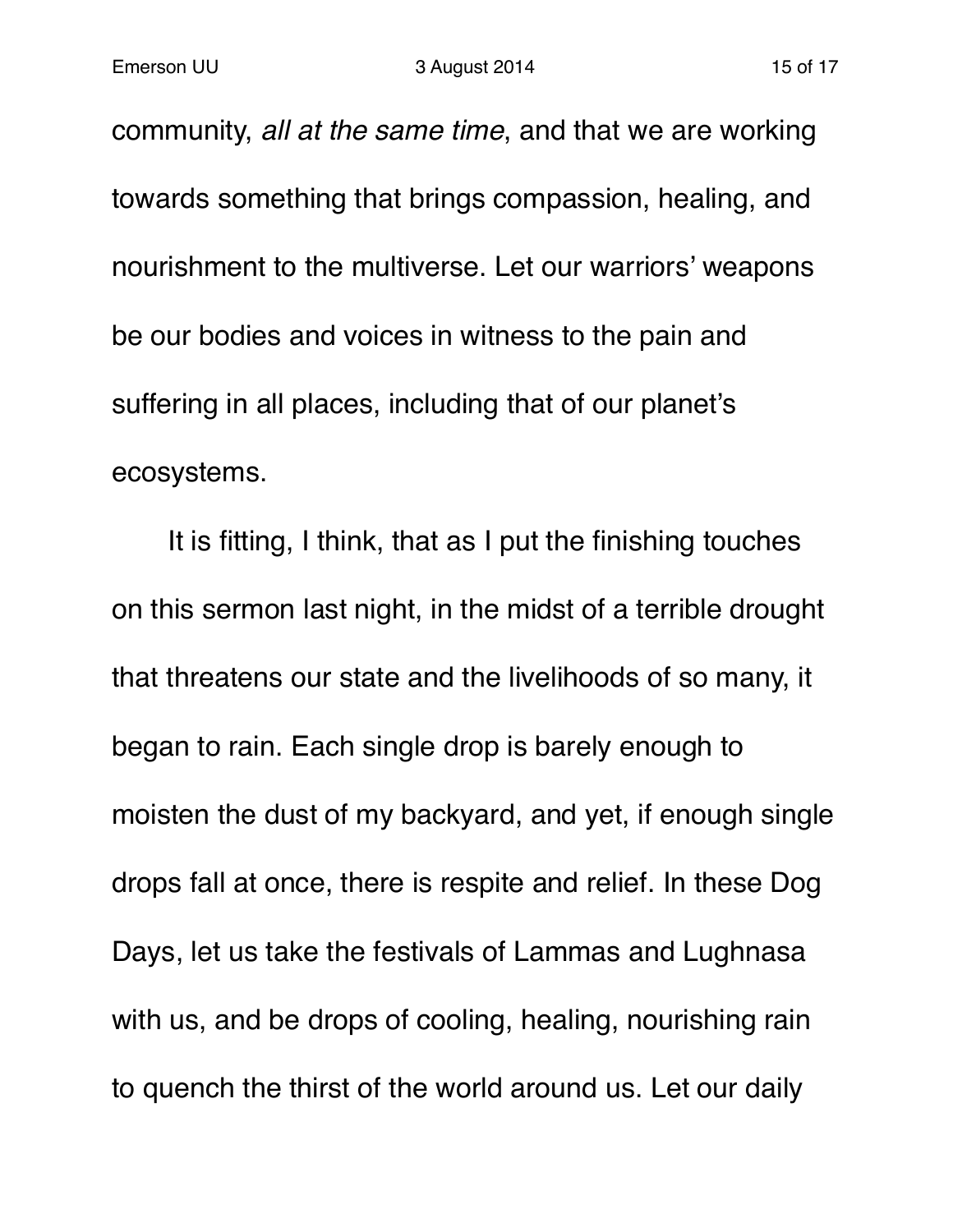interactions, from the simplest of errands to the largest of projects, be an opportunity to turn those around us into drops of rain as well. Let us rise up and be flood waters in the drought, bringing hope where there is none. Blessed be.

## BENEDICTION

——————————————————————————

Whatever our beliefs, whatever our abilities, whatever our circumstances, let us never forget our covenant to each other and to the beloved communities of the world. May we always feel safe to share our sorrows as well as our joys. May we never turn away from those who need our help, and may we never be ashamed to ask for help ourselves. As we go forth from this sacred space and time,